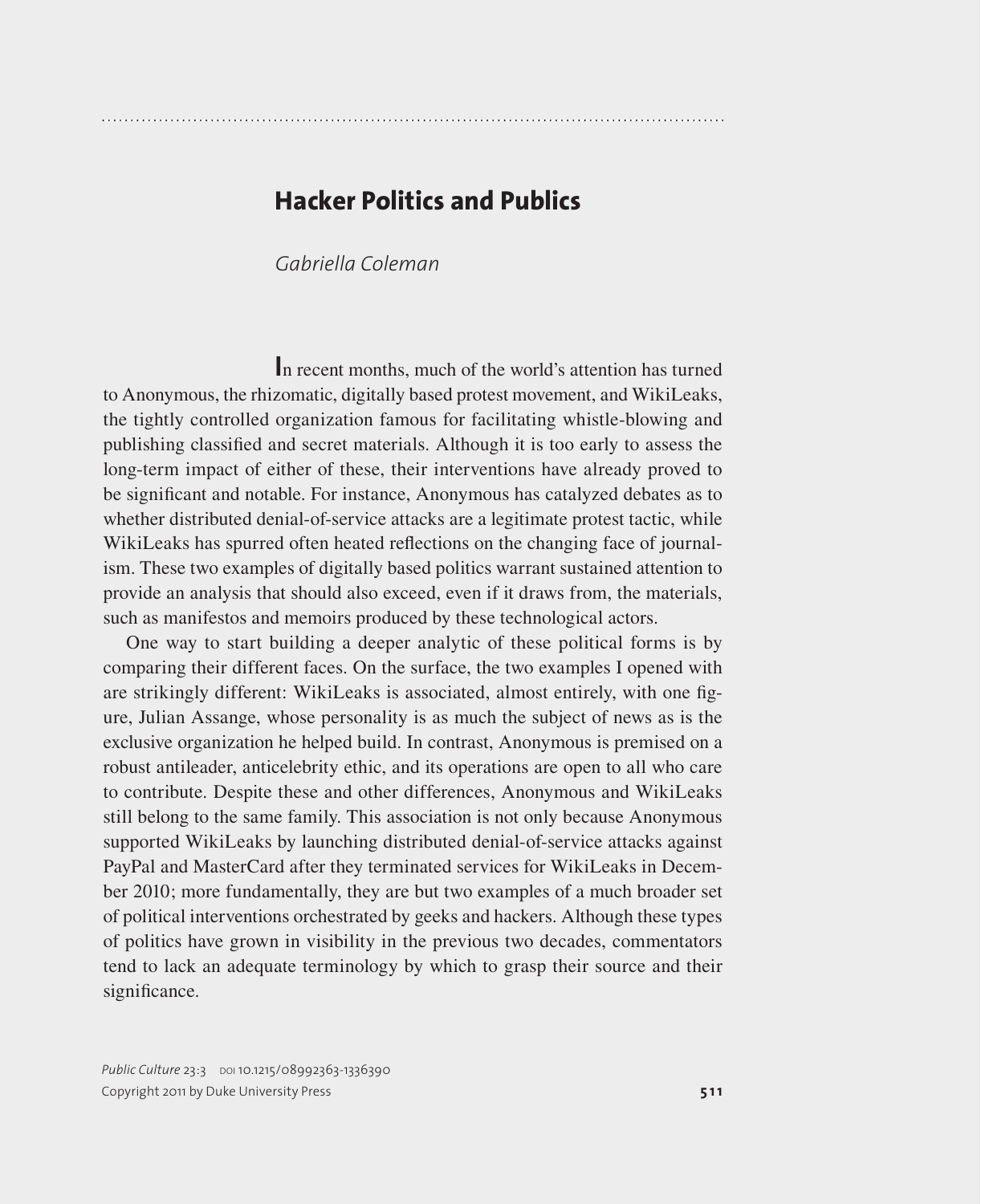## **Public Culture**

Traditionally, many journalists have sensationalized representations of geeks and hackers by portraying them as malicious teenage boys, dwelling in their parents' basement and raising Internet hell as they channel anger stemming from psychological isolation. Nor is the significance of geek and hacker action accurately captured by one of the most prevalent sets of tropes currently used by academics and journalists to describe the digital present: the existence of a so-called digital generation or of digital natives whose sense of self and whose ethical frames are said to derive from their common use of social media technologies, like Facebook and Twitter, and digital devices, like cell phones. Digital media have certainly played a crucial role in establishing mechanisms for communication, shifting social relationships, and cultivating collective political interests, but in less tectonic ways than often assumed by the term *digital generation*.

Instead of sweeping conceptual categories that brush over the enormous plurality of digital experience, it pays to use terminology and frameworks that capture with more nuance different forms of experience, including different degrees and types of technological saturation. Although there are many different vectors by which to distinguish between different forms of political action, I signal here the political role of technological actors, such as those involved in Anonymous and WikiLeaks, that we can conceptually set apart from other users because of their closeness to the machine.

Geeks and hackers build and configure technology at work and for fun, communicate and collaborate copiously with one another using these technologies, and, most significant, derive and express deep pleasure and forms of value by inhabiting technology. These experiences shape and yet do not simplistically determine their publics, their politics, and their ethical commitments, especially since hackers do not exist in isolation but are deeply entangled in various distinct institutional and cultural webs and economic processes. I flag below some of the most notable attributes that mark their various political sensibilities, tactics, and actions.

.........

I cannot pretend to give anything like a thorough account of the terms *hackers* and *geeks*, but it is best to start with some basic and provisional definitions. Computer hackers tend to be skilled programmers, security researchers, hardware builders, and system administrators, and they often self-identify as such. They are generally motivated by some version of information freedom and participate in "hacker" events and institutions like the Computer Chaos Club, ShmooCon, and free software projects. Computer geeks, in contrast, may not be as techni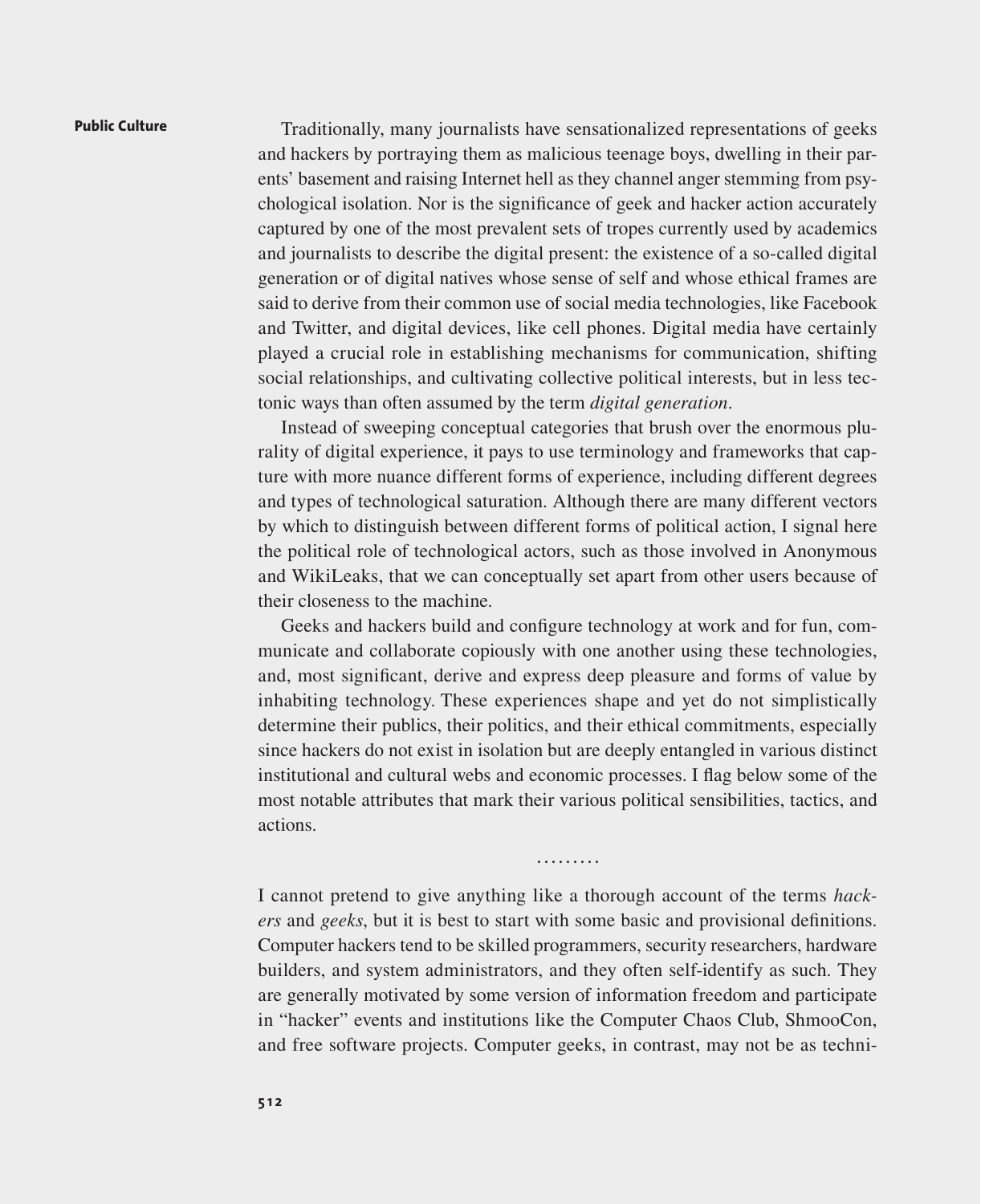cally skilled, but they are literate in digital media and have skills, for example, in video editing and design and enough technical know-how to be able to use the tools, like Internet Relay Chat, where many geeks and hackers congregate. Crucially, they also identify with digital cultural currents, and some also hold ethical sympathies, such as commitments to freedom of information, that attract them to phenomena like Anonymous, among many other sites of geeky production, culture, and action.

The language hackers and geeks frequently invoke to describe themselves or formulate political claims includes words and expressions like *freedom*, *free speech*, *privacy*, *the individual*, and *meritocracy*. This tendency is revealing in that many hackers and geeks unmistakably embrace liberal visions and sensibilities. "We believe in freedom of speech, the right to explore and learn by doing," and, explains one hacker editorial, "the tremendous power of the individual."1 Since the commitments of hackers and geeks are not entirely of their own making, the liberally rooted political messages they herald should be familiar to most readers.

Anonymous, for instance, often conceives of the political importance of anonymity in ways that are strikingly similar to a recent Supreme Court decision in favor of anonymous speech on the following democratic grounds: "Protections for anonymous speech are vital to democratic discourse. Allowing dissenters to shield their identities frees them to express critical, minority views. . . . Anonymity is a shield from the tyranny of the majority."2 WikiLeaks, as a recent *Economist* piece notes, acts on the basis of the liberal idea that transparency can be used in the service of limiting state power: "Rather, the silver couch-surfer's political philosophy appears [as] some sort of mundane, mainstream democratic liberalism. He thinks that the legitimate exercise of state power requires what liberal political theorists call 'public justification.' "3 To take another example, free software developers have come to conceptualize the underlying directions of software, source code, as an example of free speech and have devised legal instruments to ensure this code remains accessible for viewing, modifying, and circulating. Hacking, so often marginalized or misunderstood in popular culture as the practice of a deviant subculture, thus in fact reveals the continuing relevance, if also the contradictions, of the liberal tradition to the digital present.

**Hacker Politics and Publics**

<sup>1.</sup> Editorial, "The Victor Spoiled," *2600: The Hacker Quarterly* 15, no. 4 (1998 –99): 4.

<sup>2.</sup> McIntyre v. Ohio Elections Comm'n, 514 U.S. 334 (1995).

<sup>3.</sup> W. W., "Analysing WikiLeaks: Bruce Sterling's Plot Holes," *Economist*, December 24, 2010, www.economist.com/node/21014172.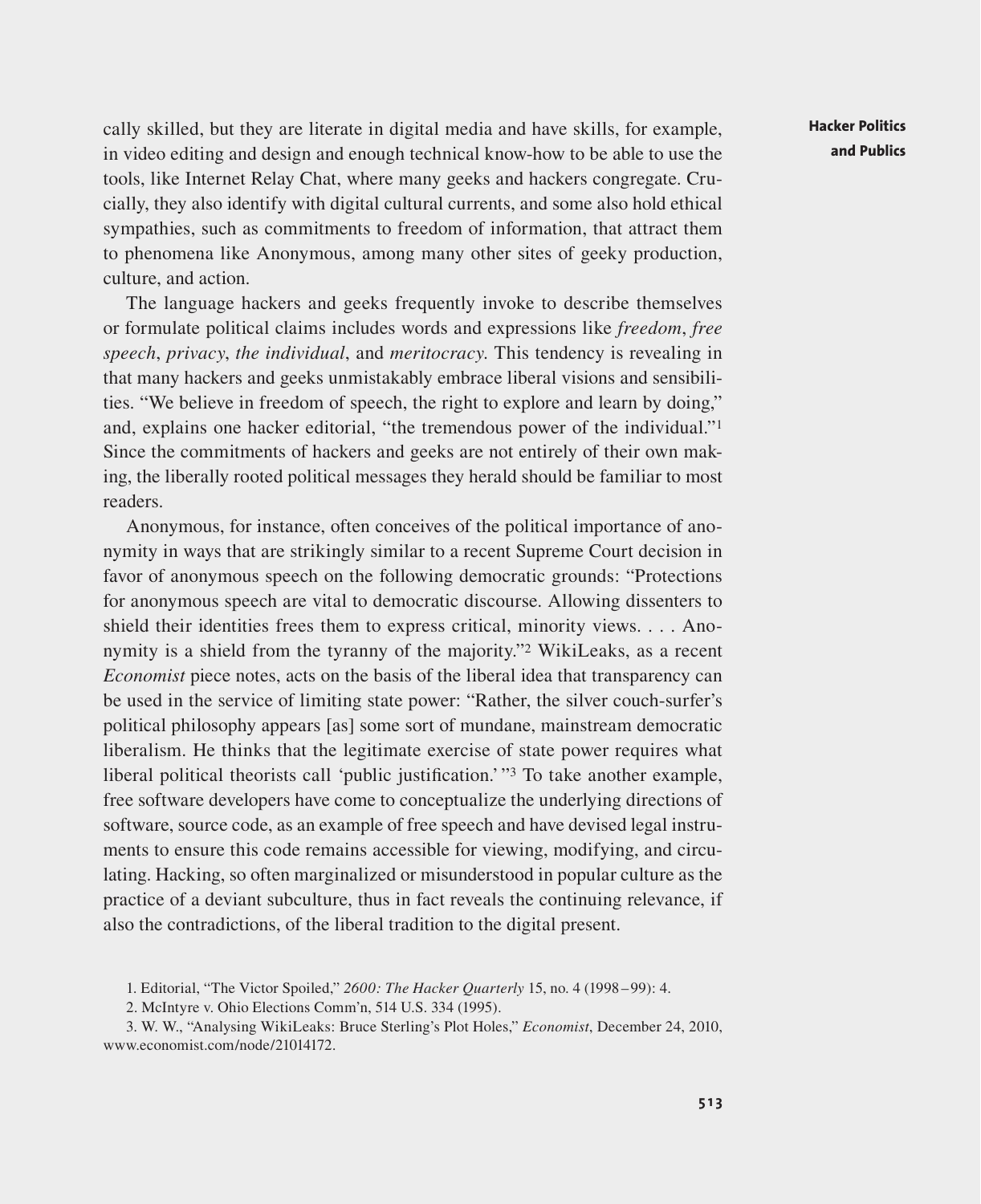## **Public Culture**

But the practices of Anonymous and WikiLeaks show that, even if hackers and geeks share ideological sympathies, they display a diverse realpolitik. This diversity of politics results, in part, because geeks and hackers labor on different objects, initiate different types of projects, and are located in many different parts of the world. They are also quite sectarian, engaging in fierce debates as to what constitutes legitimate forms of access, openness, transparency, hacking, privacy, and dissent. As with most political domains, they are bedeviled by ideological or organizational contradictions. WikiLeaks, for instance, demands transparency from the state, but the inner and financial workings of its own operations have not always followed the same nearly absolutist standards.

The diversity of hacker politics also derives from the liberal principles hackers take hold of and make into their own technical vernacular. Liberal commitments are sufficiently wide in scope and vague that they must be concretized and particularized. The diverse instantiation of liberal commitments across time and place can be thought of in terms of what Stuart Hall calls "variants of liberalism," that is, variants that not only embody internal contradictions but when compared to each other span from more radical to more conservative incarnations.4 The liberal facets of hacking also evince these variabilities and contradictions of liberalism.

Hackers' politics, however, far exceed traditional liberal articulations, such as those of freedom of speech. Their politics convey other messages and are fundamentally grounded in acting through building: writing and releasing free software, building technical infrastructure for secure communication for use in leaking documents without fear of discovery, coding the software through which they communicate, configuring servers so as to erase logs, and, as Anonymous has brought dramatically to bear, even expressing dissent technologically. Free software hackers' insistence on never losing access to the products of labor, such as software—and indeed actively seeking to share it with others—calls to mind Karl Marx's famous critique of estranged labor: "The external character of labour for the worker appears in the fact that it is not his own, but someone else's, that it does not belong to him, that in it he belongs, not to himself, but to another."5 Other traditions in hacking, for instance, enter into morally and legally gray territory, the thrill of computer break-ins (sometimes called cracking) being as much about transgression as it is about learning and exploring.

<sup>4.</sup> Stuart Hall, "Variants of Liberalism," in *Politics and Ideology*, ed. James Donald and Stuart Hall (Milton Keynes, UK: Open University Press, 1986).

<sup>5.</sup> Karl Marx, "Estranged Labour," from "Economic and Philosophic Manuscripts of 1844: Selections," in *The Marx-Engels Reader*, ed. Robert C. Tucker, 2nd ed. (New York: Norton, 1978), 74.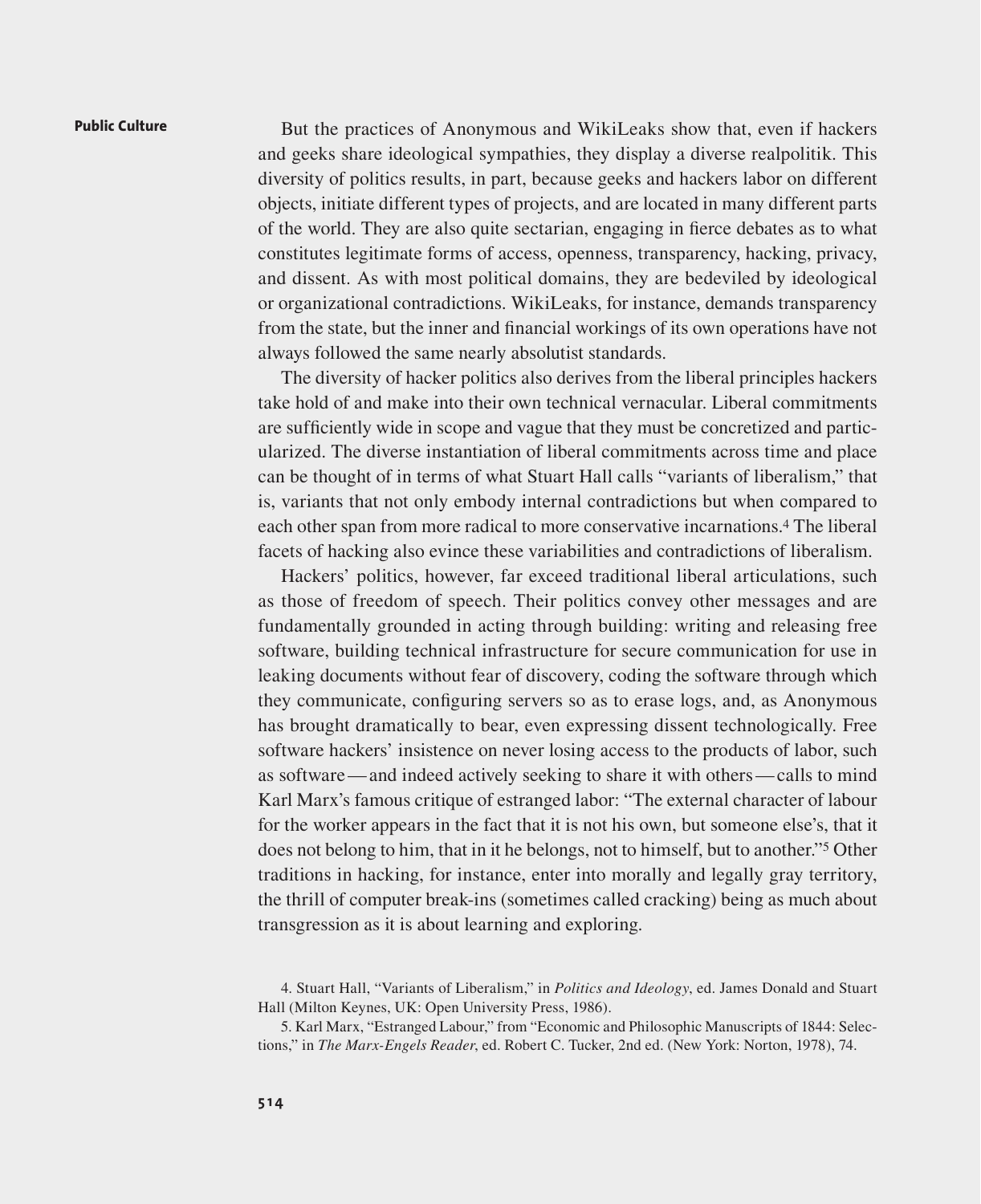Despite the diversity of their political actions and commitments, geeks and hackers are devising in part from their particular technical skills and life experiences novel modes for collaborating, organizing, and protesting. If, as Langdon Winner famously states, the politics of technology are about "ways of building order in our world," then hacker and geek politics are geared toward reordering the technologies and infrastructures that have become part of the fabric of everyday life.6 A close corollary is that geeks and hackers often care deeply about and intervene in a networked infrastructure that can be, at some level, reordered without asking permission of any institution or actor. In contrast to other large-scale technologies and infrastructures, like the highway system, the Internet is to some degree modifiable and is a site of active struggle.

Policy interventions, existing technical protocols, and Internet governance certainly play central roles in shaping the contours of this contest, and there are limits to citizen-led reordering. But those geeks and hackers who channel their labor politically represent one type of privileged actor in what can be considered the cat-and-mouse dynamic currently at the political heart of the Internet. If the copyright industries use digital rights management (DRM) to control their digital content, then the response of hackers is not just to crack DRM but to initiate a robust protest movement to insist on their right to do so. If some governments engage in widespread filtering, then tools are written to route around these barriers. The privacy violations of one of the most popular social networking sites, Facebook, has helped catalyze alternatives built by hackers that are fully rooted in an explicit commitment to privacy.

This dynamic is not one of equals. Governments and corporations have more power and resources to take technology down a certain path than initiatives brought by citizens have. Attempts, for instance, to create alternatives to corporate social media applications may ultimately fail. The short history of geek and hacker politics, however, demonstrates that some of their responses and interventions have already shifted the political possibilities in the realm of law and technology and have also acted as a gateway, politicizing actors to engage in actions outside of the technological realm.

This technical orientation also means that digital literacy is often a requirement for participation in geek and hacker political spheres of action, and thus the gateways into these arenas and publics are not wide open to all. This limitation is not entirely unique to geek and hacker publics. Even the most accessible public

**Hacker Politics and Publics**

<sup>6.</sup> Langdon Winner, *The Whale and the Reactor: A Search for Limits in an Age of High Technology* (Chicago: University of Chicago Press, 1986), 28.